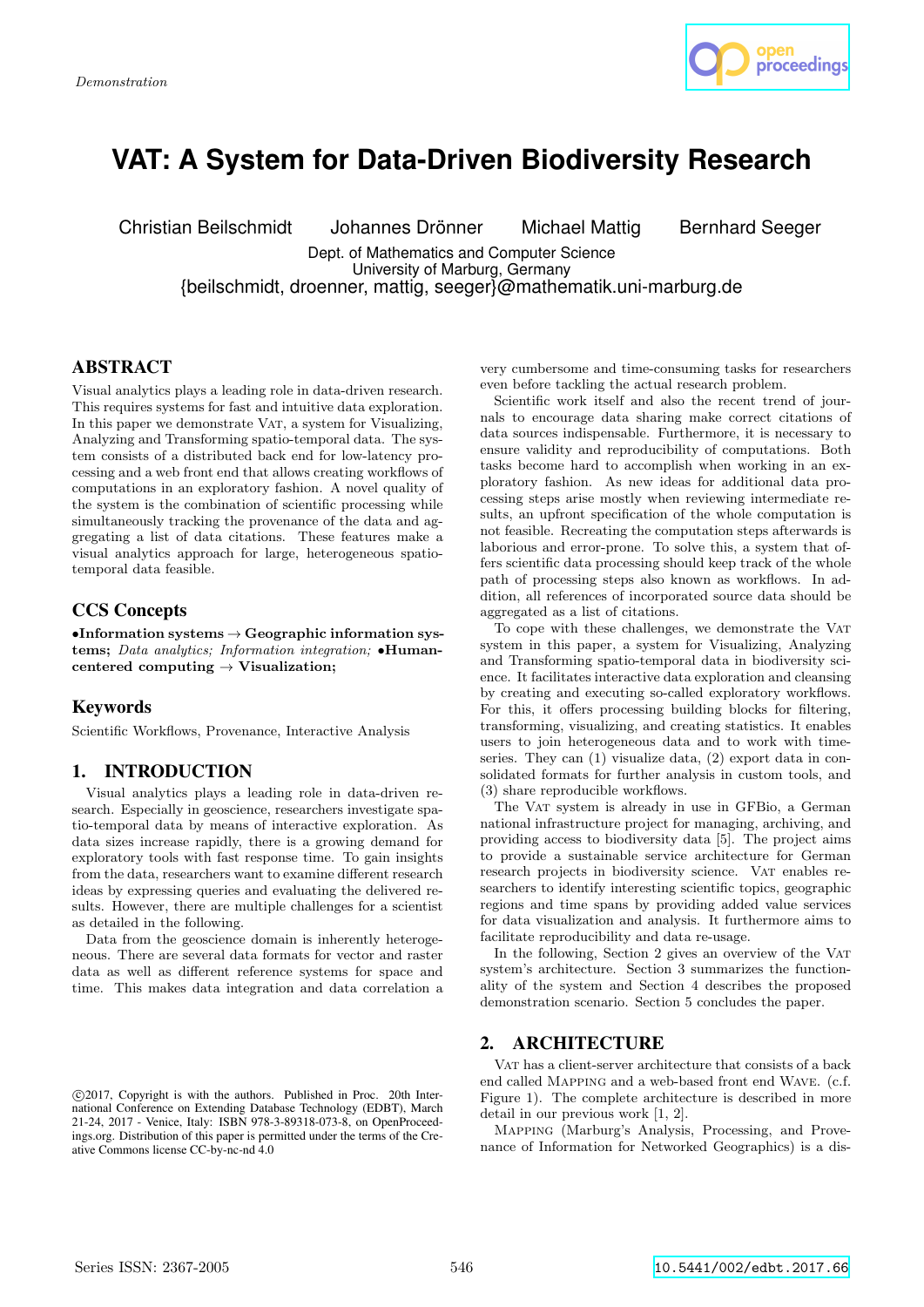

Figure 1: A condensed view on the system architecture

tributed scientific workflow processing system for low-latency processing of spatio-temporal data. It includes a workflow processing engine and various operators written in C++. For the sake of performance improvement, Mapping utilizes OpenCL to massively parallelize parts of the processing on the GPU. It also manages heterogeneous data and allows processing of raster as well as vector data. For easy access, Mapping implements important parts of the standardized  $OGC<sup>1</sup>$  protocols. This allows many tools to access computation results via a standard interface.

Wave (Workflow, Analysis and Visualization Editor) is an interactive web application for visual analytics and data cleansing which creates exploratory workflows [3]. It offers a reactive user interface where users apply actions on data via operators and review the results. The interface builds up on Angular  $2^2$  and OpenLayers  $3^3$ , and uses an implementation of Google's Material Design components to offer appealing and touch-compatible control elements for desktop and mobile usage.

# 3. FUNCTIONALITY

The main scope of VAT is to support visualizing and processing collections of geo objects. These are points, lines, polygons and rasters. Examples for these data types are species occurrences for points, rivers for lines, forest regions for polygons and temperature grids for rasters. Additionally, each object has a temporal validity.

## 3.1 Exploring Data

WAVE provides data visualization and interactive data exploration by applying operators. Operators fall into three categories: There are source operators that allow including data either from a repository of hosted environmental raster data and species related vector data, or from custom CSV files. Then, there are operators for filtering, combining and transforming data, e.g. attribute or point-in-polygon filters. Finally, there are statistics operators that allow creating figures like scatter plots and histograms. Additionally, the user can incorporate R scripts to extend the statistics functionality. The first two operator categories produce object collections that are presented in the form of layers on a map and a data table (arranged above each other, c.f. Figure 2). Wave presents the results of the latter as plots on a sidebar of the application.

For displaying large object collections, VAT offers data reduction techniques by compressing raster and vector data. It computes raster images in preview resolutions to reduce response times. As there is only a limited amount of pixels available on the user's screen, the loss of accuracy has no impact on the visualization. VAT uses a visual clustering approach (an adaptation of the method presented by Jänicke, et al.  $[6]$  to reduce the amount of point data to be transferred and visualized. This technique facilitates recognizing the density of the data objects on the map. The data table shows aggregates of theses clusters for non-spatial attributes. Both techniques provide more accurate results when processing data of smaller areas. This means, zooming into interesting data reveals more detailed information and is therefore the intended exploration method. In the end, for scientificly valid results, Vat offers the functionality to compute the whole workflow in full resolution.

# 3.2 Combining Heterogeneous Data

In VAT, each object of a collection has three components: a spatial reference, a temporal reference and attributes. The spatial reference specifies a geometric object (e.g. a point) that corresponds to a coordinate reference system. The temporal reference specifies an interval from start to end time using a reference system (e.g. the Gregorian Calendar). The list of attributes contains different data types (e.g. strings or floating points). The spatial and temporal reference system is uniform for all objects within a collection. Because of the presence of temporal references in each object collection, a collection is considered as a time series. In a raster time series, each grid of cells has the same spatial and temporal reference.

To join object collections, the data needs to be in a unified reference systems. Mapping offers operators to transform data of one reference system into another. While this is usually very cumbersome for the user, Wave automatically applies these transformations whenever necessary. This makes it easy to apply operators to join initially heterogeneous object collections. Additionally, Wave suggests and restricts valid operator inputs (e.g. users can only select points and polygons for a point-in-polygon check).

Every combination operator has to consider the time series semantics. An example is the combination of a raster time series of monthly temperatures with point data (which have irregular time intervals). An input point has to be split into multiple points with different time intervals, if and only if it overlaps at least the end of one month. For instance, if an input point is valid from the first of January to the end of February, it will result in one point with temperatures from January and one from February.

Another example is to compare the temperature of the current date with the temperature of the same day of the previous year. For this, Mapping offers temporal operators for shifting the temporal context. By shifting relatively one year to the past, VAT can compute a difference expression on a single raster time series.

Wave uses a user-defined point in time to visualize the data of a time series. It uses it to select a time-slice of the series and retrieve only the data objects with matching validity. When a user changes the time, Wave triggers an update for each view, i.e. the map, the data table and the

<sup>1</sup>Open Geospatial Consortium, www.opengeospatial.org  $2$ www.angular.io

<sup>3</sup>www.openlayers.org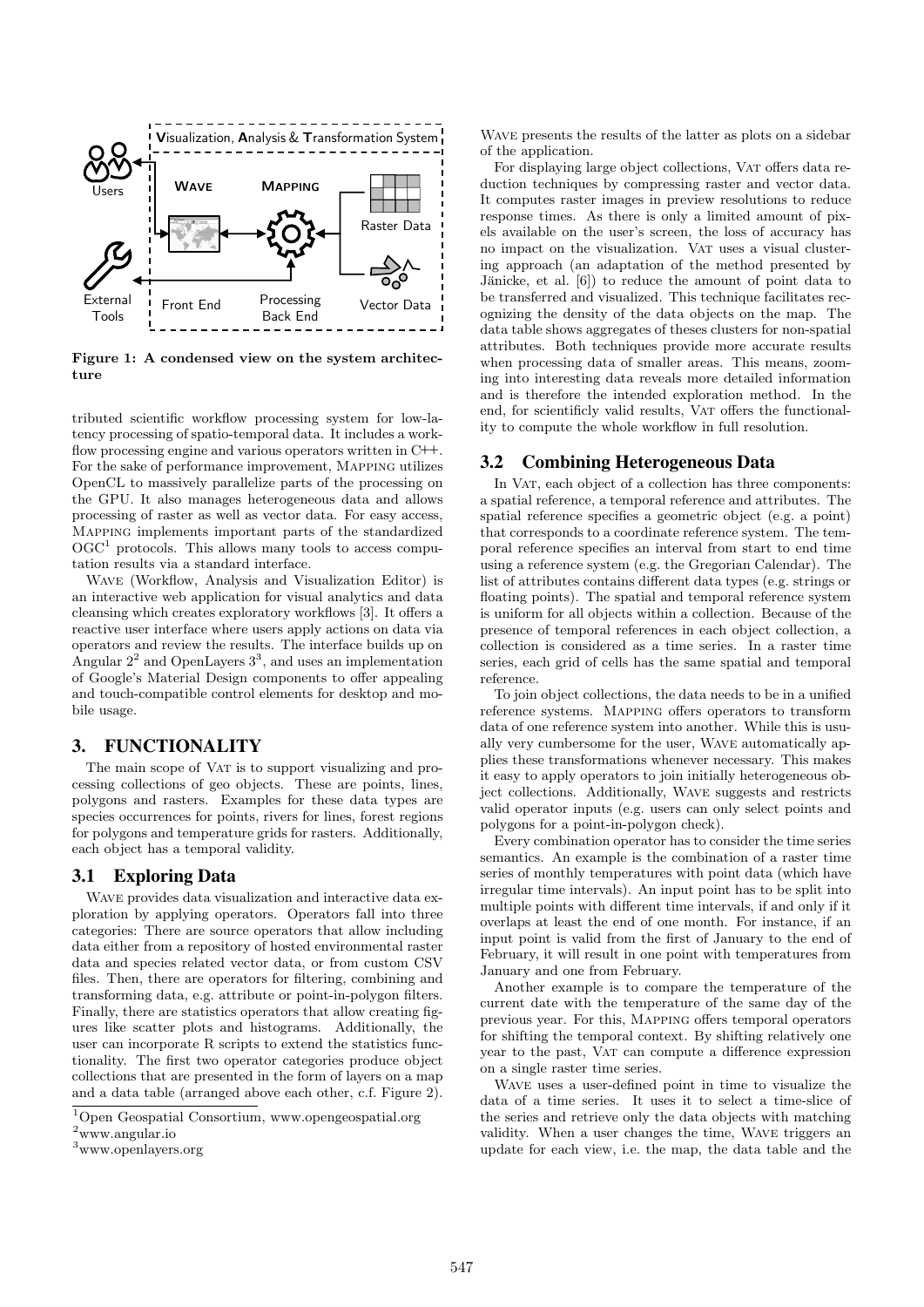

Figure 2: An overview of WAVE. The central map component shows clustered point data and a raster. Below is the data table. On top is a menu bar for data and operator selection. On the left-hand side is a list of map layers. On the right-hand side is a plot area containing a histogram.



Figure 3: A lineage graph for a small workflow

plots. A video mode for uniform time steps of an interval (e.g. monthly) allows visualizing the changes over time.

## 3.3 Provenance Tracking

Provenance tracking is of utmost importance for the reproducibility of computations. Wave allows data exploration by interactively applying operators on data. Users can utilize different views to evaluate results of computations. They can form new ideas and discard dead ends. We use the notion of exploratory workflows that describe the path of computations from the sources to a final result as a rooted tree. Wave automatically updates corresponding workflows on every user action. The user is able to look up the full processing path at any time in the so-called lineage graph. Figure 3 shows an example of a series of applied operations in an exploratory workflow. The data flows from the source operators at the top to the resulting layers (blue boxes). VAT uses a workflow representation in the human-readable and interchangeable JSON data format.

The workflow data structure makes it furthermore possible to share computations and results with other researchers. This means either publishing fixed parametrized workflow results for reproducibility reasons or configurable workflows that allow other researchers to use validated workflows for their own data processing.

# 3.4 Collecting Citations

Correctly citing all sources of a workflow is indispensable for scientific work. While this task is complex in generic scenarios when querying database systems [4], VAT can take advantage of the custom implementation of each operator. In VAT, the tracking of citations is an inherent part of every operator's implementation.

More precisely, there is a default method that applies a duplicate eliminating union operator to the citations of the input operators. Certain operators, for instance source operators with filtering option, can change this behavior to only include citations for selected data. However, it is essential to never remove any citation of a data object that is incorporated in generating a result. An example could be a point data subtraction, where a data object is responsible